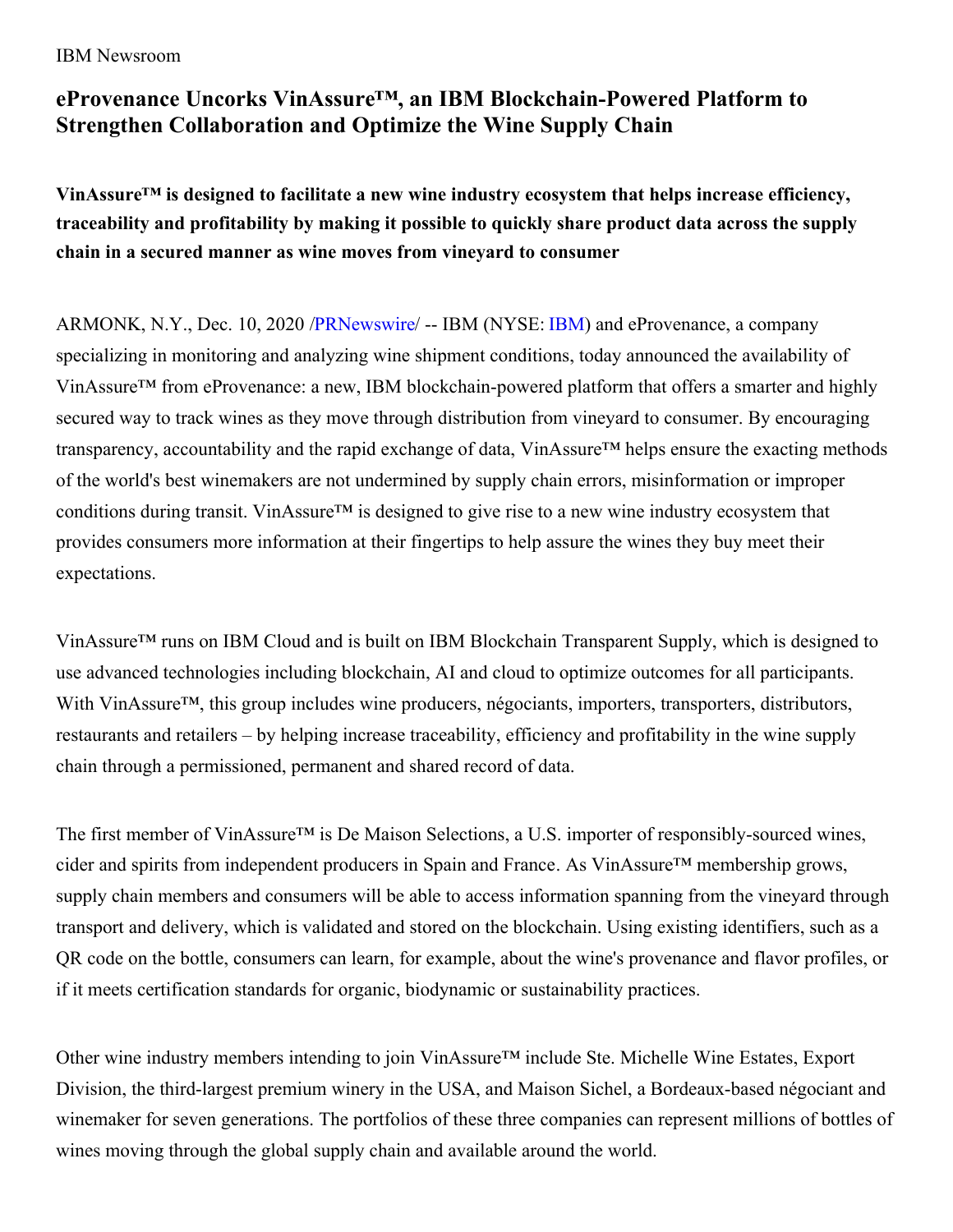VinAssure<sup>™</sup> uses IBM Blockchain [Transparent](https://c212.net/c/link/?t=0&l=en&o=3008019-1&h=1912877019&u=https%3A%2F%2Fc212.net%2Fc%2Flink%2F%3Ft%3D0%26l%3Den%26o%3D2840286-1%26h%3D2482500349%26u%3Dhttps%253A%252F%252Fwww.ibm.com%252Fblockchain%252Fsolutions%252Ftransparent-supply%26a%3DIBM%2BBlockchain%2BTransparent%2BSupply&a=Blockchain+Transparent+Supply) Supply, an innovative offering from IBM that enables organizations to rapidly build out their own sustainable blockchain-based ecosystem for improved supply chain operations, to promote transparency and collaboration and to create a permanent record of the history and lifecycle of physical and digital assets.

"We believe wine communicates a strong sense of the place and the culture of those who contributed to its creation. We honor our winemakers and their goods by protecting wines through temperature-controlled transport and storage from the cellar to our customers," said André Tamers, owner of De Maison Selections. "We believe the future of the wine industry lies in verifiable provenance, transparency and traceability. VinAssure™ makes it possible for our distribution partners and end consumers to see, understand and appreciate what went into crafting the wines they buy and what it takes for us to maintain the wine's quality from the vineyard to the glass."

"No one wants to open a bottle of wine and discover it's been cooked. When the supply chain fails to maintain proper temperature conditions, that's precisely what can happen," said Robin Grumman-Vogt, CEO of eProvenance. "VinAssure™ is designed to bring collaboration and clarity to an often-chaotic supply chain. The sensitivity of the product, the number of actors, the complex logistics challenges and a convoluted patchwork of regulations across the USA and from country to country, are all factors that play into the need for a wine industry ecosystem."

The wine industry is complex and interconnected yet lacks the mechanisms to optimize its supply chains. There are also numerous and disparate regulations that a global industry ecosystem has the capacity to address.

"We craft ultra-premium wines from Washington, Oregon and California that fully reflect the unique growing conditions and individual winemaking practices of each estate. Our site-specific wines display unique and extraordinary character, so we want to assure those wines arrive in perfect condition whatever their destination around the globe," said Peter Click, Vice President, International, Saint Michelle Wine Estates. "VinAssure™ can help us share this compelling story with our supply chain and with our consumers."

"As a negociant and winemaker, Maison Sichel is fully committed to sustainable practices and pours every drop of skill and knowhow into its brands," said Allan Sichel, Managing Director of Maison Sichel. "VinAssure™ will amplify our efforts by making them all the more visible to our industry partners and customers."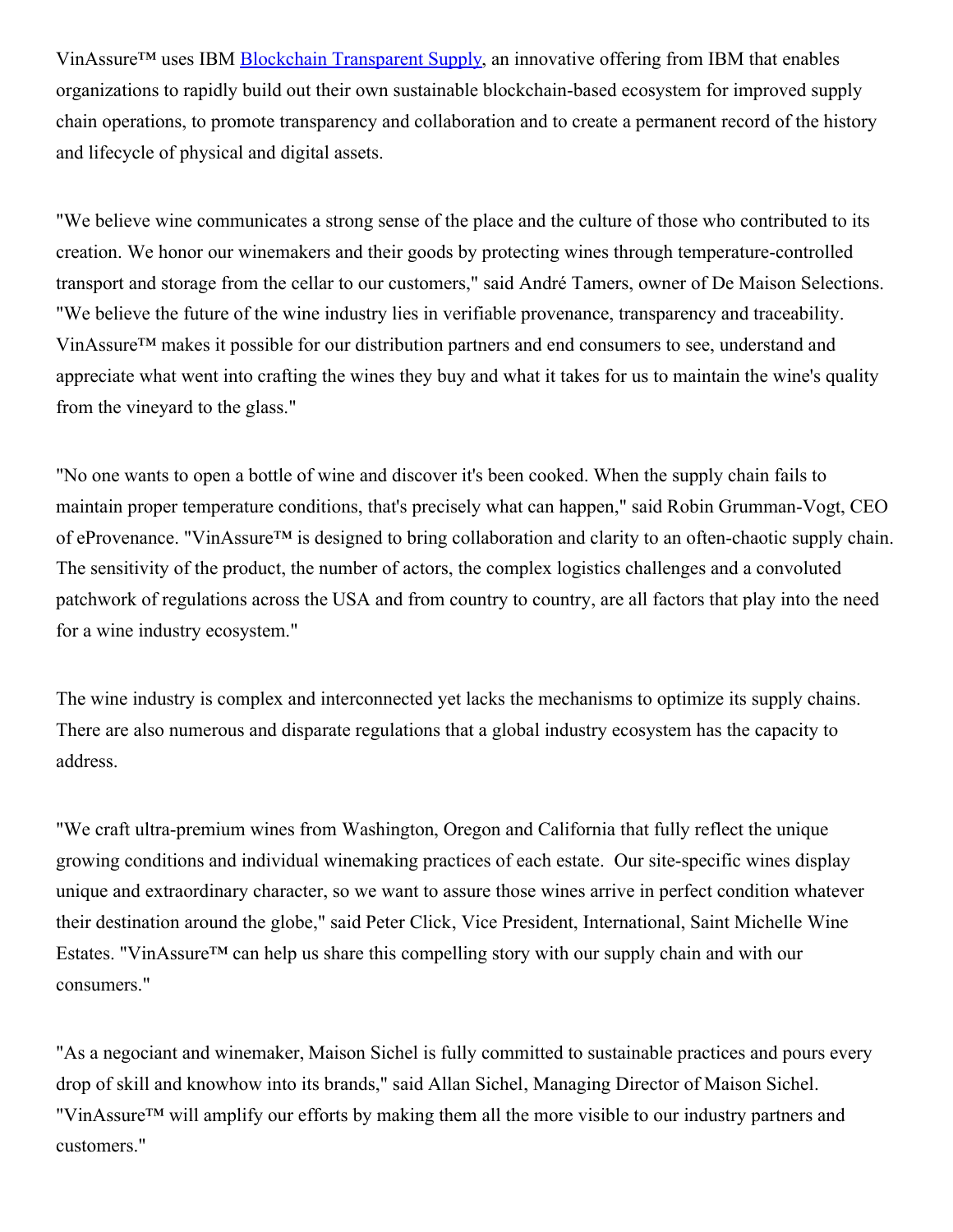eProvenance is an established wine industry technology innovator—its proprietary, scientifically-based algorithm determines if wine is still fresh or if quality may have been compromised, not just whether inappropriate temperatures have been encountered, and the resulting *eProvenance Score* (0-100) clearly indicates if there are any changes in wine quality. eProvenance temperature monitoring services and the eProvenance Score are an integral part of VinAssure™, providing critical data on the quality of wine shipments from origin to end consumer.

"Blockchain is the ideal solution for bringing transparency to a supply chain as complicated as that of the wine industry, which involves numerous participants and where needs vary depending on the destination of the shipment," according to Raj Rao, General Manager IBM Blockchain Platforms. "Having an immutable digital record of transactions and conditions simplifies process and represents the future of moving sensitive goods. It also provides the end consumer with greater information that the wine they purchased tastes as the winemaker intended and reflects the immense care that went into producing that wine."

For information on IBM Blockchain Transparent Supply, please visit [here](https://c212.net/c/link/?t=0&l=en&o=3008019-1&h=2875397036&u=https%3A%2F%2Fwww.ibm.com%2Fblockchain%2Fsolutions%2Ftransparent-supply&a=here).

## **About De Maison Selections**

Founded by André Tamers in 1996, De Maison [Selections](https://c212.net/c/link/?t=0&l=en&o=3008019-1&h=881604526&u=https%3A%2F%2Fdemaisonselections.com%2F&a=De+Maison+Selections) is an importing company that specializes in unique, high-quality, boutique wines, ciders and spirits from Spain and France. The company strives to offer a diverse, mindful representation of the culture and history of the products it champions. De Maison Selections fosters innovation and inclusivity within its own business practices and within the beverage industry.

## **About eProvenance**

A leader in the monitoring and analysis of wine shipment conditions, eProvenance offers innovative services to monitor sensitive goods at the container, pallet and case level. With solutions for monitoring shipment temperature, humidity, shock and geolocation to fit a wide range of needs and budgets, eProvenance has collected millions of data points for nearly 400 producers, 300 importers and 200 transporters in 65 countries. eProvenance delivers clear, actionable insights, which our clients use to assess the performance of their global distribution channels, assure quality and asset value, verify provenance, and make analytically informed decisions about shipments to protect their brand. The company has offices in the USA and France, and works with producers, importers, transporters and wine merchants globally. eProvenance holds trademarks and patents for its technology around the world. Find us on LinkedIn, Facebook and Twitter @eProvenance and at [www.eprovenance.com](https://c212.net/c/link/?t=0&l=en&o=3008019-1&h=1242891768&u=http%3A%2F%2Fwww.eprovenance.com%2F&a=www.eprovenance.com)